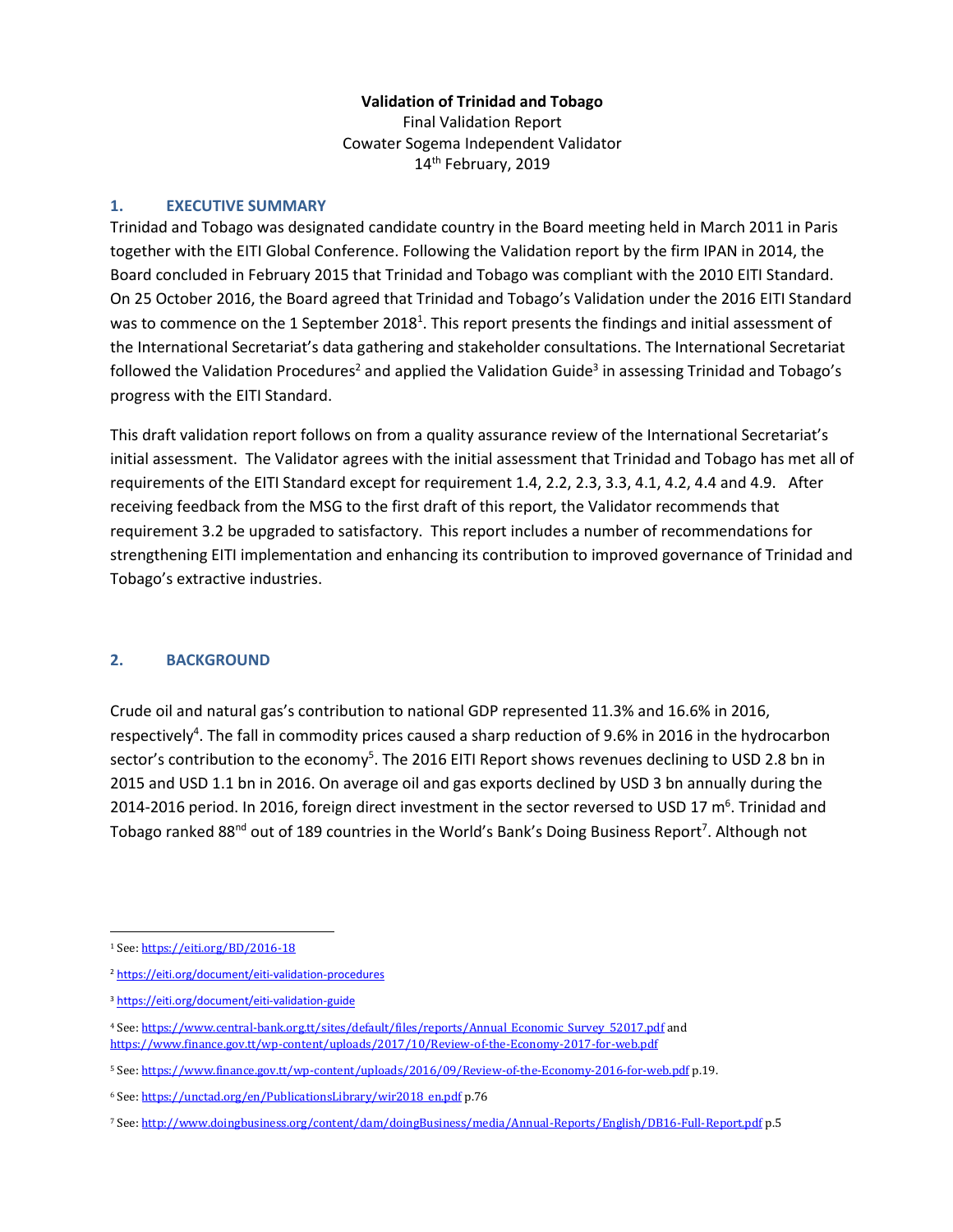updated to 2016, the government estimates that Trinidad and Tobago holds significant reserves of crude oil (410 m barrels as to 2011<sup>8</sup>) and natural gas (22.7 trillion cubic feet as to 2014<sup>9</sup>).

Trinidad and Tobago's extractive industries are composed mainly of the hydrocarbon and gas sectors. On oil, Trinidad and Tobago has an active upstream sector of exploration offshore and on land, and production, and a downstream petrochemical sector. On gas, Trinidad and Tobago also has a significant position in the petrochemical and liquified natural gas (LNG)<sup>10</sup>. In fact, the Phoenix Park Gas Processors Limited (PPGPL), one of the largest LNG processing facilities is in Trinidad and Tobago<sup>11</sup>. BP Trinidad and Tobago, BG Trinidad and Tobago, Shell Group, BHP Billiton, EOG Group dominate the upstream and downstream extractive industries sector. There is an important participation of State-owned companies such as the National Gas Company of Trinidad and Tobago (NGC) and Petrotrin.

While not as important as the oil and gas sector, the mining sector particularly quarrying it is still relevant for the Trinidad and Tobago's economy. The country holds significant reserves of andesite, argillite, chromium, clay, copper, fluorspar, graphite, gypsum, iron, limestone, porcellanitic, sand, quartz gravel and sandstone. All minerals are quarried in the Northern Range, central Trinidad, South eastern and Western Trinidad.

The government estimates that currently there are approximately ninety active mining operations where forty-five of these are sand and gravel quarries<sup>12</sup>. In 2013, the recoverable reserves of minerals in Trinidad and Tobago identified by a recently strategic environmental assessment are estimated at 467 Million Metric Tonnes.

This report uses an exchange rate of 1 USD = 6.6 TTD for all figures related to FY 2016.

In line with the Validation Guide, the International Secretariat carried out the first phase of validation initial data collection, stakeholder consultations, and preparation of their initial evaluation of progress against the EITI requirements (the "Initial Assessment"). CowaterSogema was appointed as the independent Validator to evaluate whether the Secretariat's work was carried out in accordance with the Validation Guide. CowaterSogema's principal responsibilities as Validator are to review and amend the Initial Assessment, as needed, and to summarize its independent review in this Validation Report for submission to the Board through the Validation Committee.

## **1. Work Performed by the Independent Validator**

The Secretariat's Initial Assessment was transmitted to CowaterSogema on 18th January, 2019. Our Validation Team undertook this phase of the Validation process through: (1) In-depth review and marking

 $\overline{a}$ <sup>8</sup> The latest data on oil reserves has been developed by Netherland, Sewell and Associates of Dallas (NSAI) for the MEEI, as at 31 December 2011.

<sup>&</sup>lt;sup>9</sup> The latest data on gas reserves has been developed by Ryder Scott Gas Audits.

<sup>10</sup> See[: https://publications.iadb.org/bitstream/handle/11319/6681/ICS-BOOK-Transparent-Governance-in-an-Age-of-](https://publications.iadb.org/bitstream/handle/11319/6681/ICS-BOOK-Transparent-Governance-in-an-Age-of-Abundance.pdf?sequence=1&isAllowed=y)[Abundance.pdf?sequence=1&isAllowed=y](https://publications.iadb.org/bitstream/handle/11319/6681/ICS-BOOK-Transparent-Governance-in-an-Age-of-Abundance.pdf?sequence=1&isAllowed=y) p.256

<sup>11</sup> See[: http://www.energy.gov.tt/our-business/oil-and-gas-industry/](http://www.energy.gov.tt/our-business/oil-and-gas-industry/)

<sup>12</sup> See[: http://www.energy.gov.tt/our-business/aggregates/quarrying/](http://www.energy.gov.tt/our-business/aggregates/quarrying/)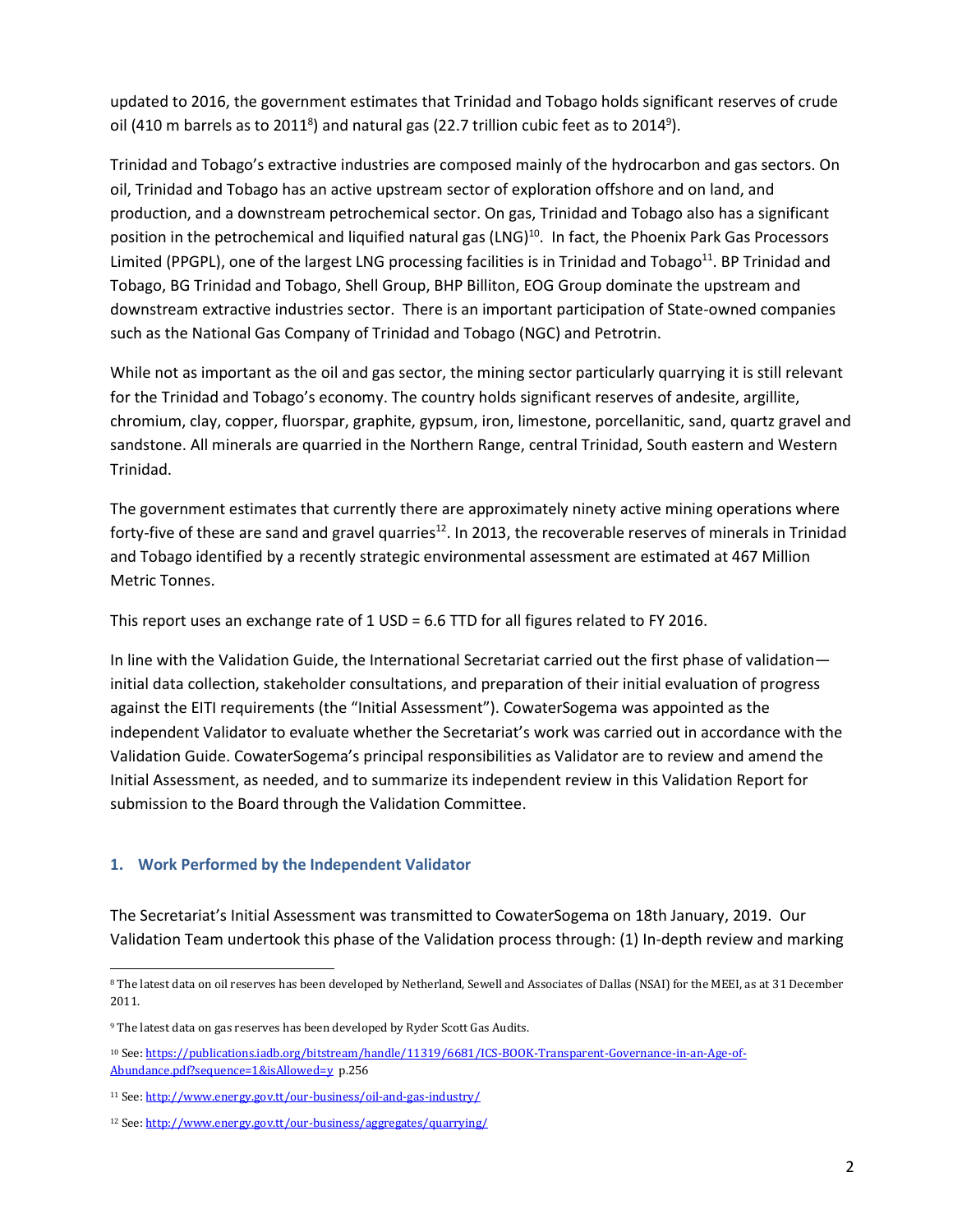up of the EITI Assessment by each team member; (2) Detailed review and comments by the Multi-Stakeholder Specialist of Requirements 1 and the Civil Society Protocol; (3) Detailed review and comments by the Financial Specialist of Requirements 4, 5 and 6; (4) Consolidation of reviews and the production of this draft Validation Report, sent to the International Secretariat on the 14 February 2019.

## **2. Comments on the Limitations of the Validation**

The Validator carefully reviewed the Secretariat's Initial Assessment and at this stage has no comments on the limitation of the validation process.

## **3. Comments on the International Secretariat's Initial Assessment**

The initial data collection, stakeholder consultations, and drafting of the Initial Assessment were generally undertaken by the International Secretariat in accordance with the 2016 Validation Guide. The data collection took place across three phases. Firstly, from, a desk review of the available documentation relating to the country's compliance with the EITI Standard, including but not limited to:

- The EITI work plan and other planning documents such as budgets and communication plans;
- The multi-stakeholder group's Terms of Reference, and minutes from multi-stakeholder group meetings;
- EITI Reports, and supplementary information such as summary reports and scoping studies;
- Communication materials;
- Annual progress reports; and
- Any other information of relevance to Validation.

Secondly, a country visit took place from 15 to 19 October 2018. All meetings took place in Port of Spain. The Secretariat met with the multi-stakeholder group and its members, the Independent Administrator and other key stakeholders, including stakeholder groups that are represented on, but not directly participating.

## **2. GENERAL COMMENTS**

## • **Progress in EITI Implementation**

The TTEITI reports have brought together disaggregated revenue data from government agencies and companies, as well as other data from regulatory and monitoring bodies on licensing, production, legal and regulatory regimes, the state-owned companies and mining regulatory practices. TTEITI data is widely recognised as a trusted source of information. EITI data is used in parliamentarian debates, media and the academic fora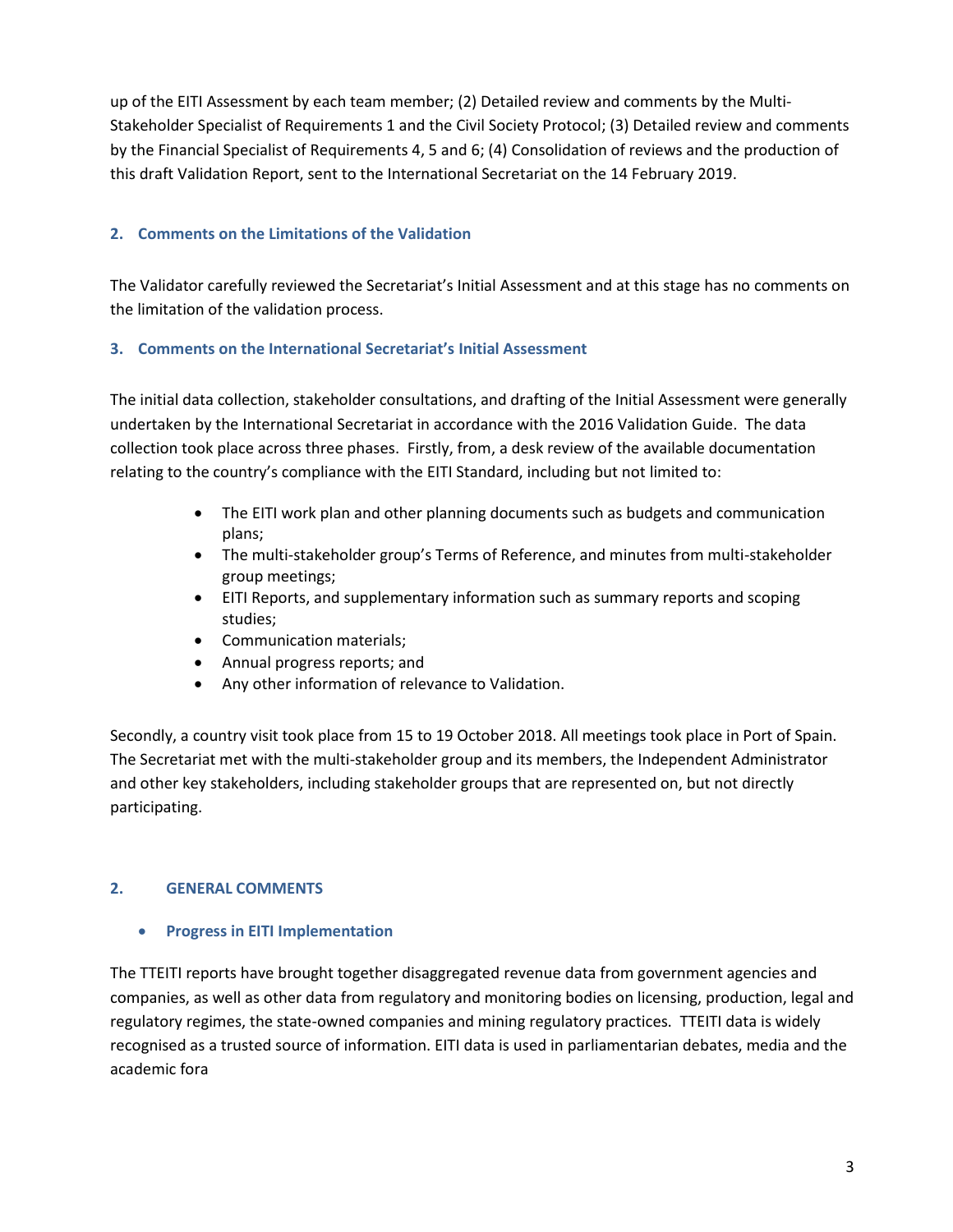Stakeholders highlighted the legitimacy brought by the EITI. They value that an independent third party following an established and internationally-endorsed methodology has filled important information gaps. The EITI has institutionalised a practice of tripartite dialogue on extractive industry governance, industry information flows, regulatory and taxation regimes, revenue collection, social and environmental issues in the mining sector, that was not present before the EITI.

TTEITI has crucially identified a number of gaps in revenue collection, monitoring of production, cadastre information, capacity to monitor costs and other aspects of production sharing contracts. Through the EITI Reports and direct engagement, TTEITI has alerted the authorities and competent agencies about these gaps and the need to address them not only to allow reporting information under the EITI but to ensure optimal revenue take and overall good governance of the extractive sector.

TTEITI Reports have been extensively disseminated online and in public events. The reports are tailored to local audiences and usually use innovative communication efforts. TTEITI piloted the collection of legal ownership data in preparation for future collection of beneficial ownership data. The MSGSC introduced several innovations such as scoping environmental reporting. Civil society groups have suggested collecting environmental information such as carbon emissions and oil spills. These have been discussed with the Environmental Management Authority. An online data portal was also launched as part of the country Open Government Partnership commitments. The MSGSC has started to develop an electronic reporting platform for reporting companies and revenue collection agencies.

#### • **Impact of EITI Implementation**

Trinidad and Tobago's EITI implementation has been supported by a number of development partners such as the European Union, the British Embassy, the World Bank, the Inter-American Development Bank and others. The government has hosted a national secretariat in the Ministry of Energy. This together has allowed robust implementation with clever communication efforts and crucially a wealth of recommendations identified to address revenue leakages and to improve accountability. However, follow up of these recommendations has been limited. It is clear from this assessment that Trinidad and Tobago will benefit from strengthening a number of areas: first, working closely with the government and other state agencies in ensuring that reforms are implemented to address the gaps identified throughout the TTEITI's work. Second, ensuring that future reporting is done in a timelier, more cost-effective manner. Finally, the government should ensure the financial sustainability of EITI implementation. As many of the reforms needed will demand strengthening of government systems, TTEITI should ensure that all opportunities to mainstream EITI disclosures are seized. Stakeholders and development partners are also invited to explore future support for civil society organisations. This will allow reinvigorating the constituency and enabling them to play a more vigorous role in addressing implementation challenges.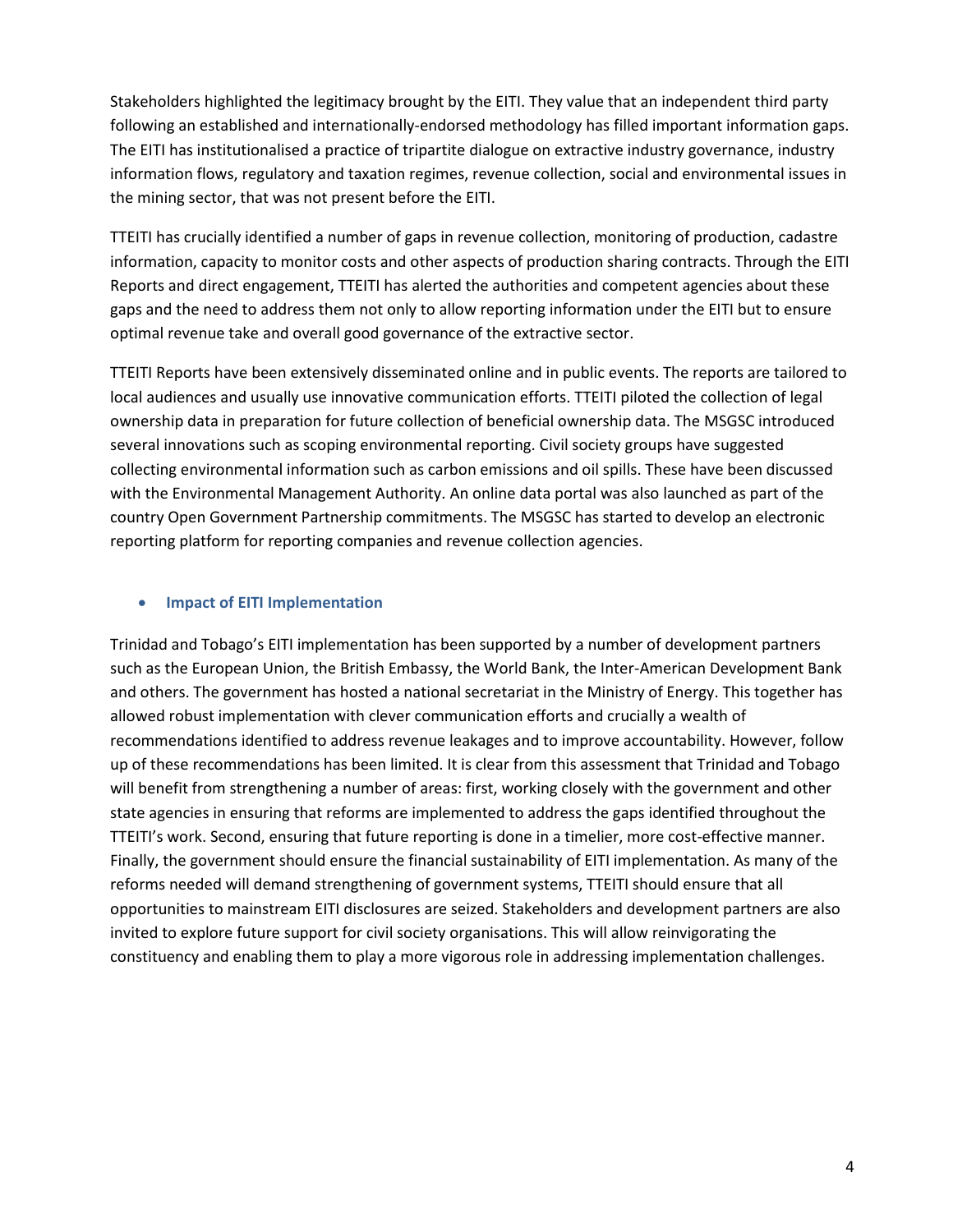## **The Independent Validator's Assessment of Compliance**

|  |  |  | Figure 1 – Validator's assessment |
|--|--|--|-----------------------------------|
|--|--|--|-----------------------------------|

| <b>EITI Requirements</b>         |                                                                                                                                                                                                                                                              |                           | <b>LEVEL OF PROGRESS</b> |            |              |        |  |
|----------------------------------|--------------------------------------------------------------------------------------------------------------------------------------------------------------------------------------------------------------------------------------------------------------|---------------------------|--------------------------|------------|--------------|--------|--|
|                                  |                                                                                                                                                                                                                                                              | progress<br>$\frac{1}{2}$ | nadequate                | Meaningful | Satisfactory | Beyond |  |
| <b>Categories</b>                | <b>Requirements</b>                                                                                                                                                                                                                                          |                           |                          |            |              |        |  |
| <b>MSG oversight</b>             | Government engagement (#1.1)<br>Industry engagement (#1.2)<br>Civil society engagement (#1.3)<br>MSG governance (#1.4)<br>Work plan (#1.5)                                                                                                                   |                           |                          |            |              |        |  |
| <b>Licenses and</b><br>contracts | Legal framework (#2.1)<br>License allocations (#2.2)<br>License register (#2.3)<br>Policy on contract disclosure (#2.4)<br>Beneficial ownership (#2.5)<br>State participation (#2.6)                                                                         |                           |                          |            |              |        |  |
| <b>Monitoring</b><br>production  | Exploration data (#3.1)<br>Production data (#3.2)<br>Export data (#3.3)                                                                                                                                                                                      |                           |                          |            |              |        |  |
| <b>Revenue collection</b>        | Comprehensiveness (#4.1)<br>In-kind revenues (#4.2)<br>Barter agreements (#4.3)<br>Transportation revenues (#4.4)<br>SOE transactions (#4.5)<br>Direct Subnational Payments (#4.6)<br>Disaggregation (#4.7)<br>Data timeliness (#4.8)<br>Data quality (#4.9) |                           |                          |            |              |        |  |
| <b>Revenue allocation</b>        | Distribution of revenues (#5.1)<br>Subnational Transfers (#5.2)<br>Revenue management and expenditures (#5.3)                                                                                                                                                |                           |                          |            |              |        |  |
| Socio-economic<br>contribution   | Mandatory Social Expenditures (#6.1)<br>SOE Quasi Fiscal Expenditures (#6.2)<br>Economic contribution (#6.3)                                                                                                                                                 |                           |                          |            |              |        |  |
| <b>Outcomes and</b><br>impact    | Public debate (#7.1)<br>Data accessibility (#7.2)<br>Follow up on recommendations (#7.3)<br>Outcomes and impact of implementation (#7.4)                                                                                                                     |                           |                          |            |              |        |  |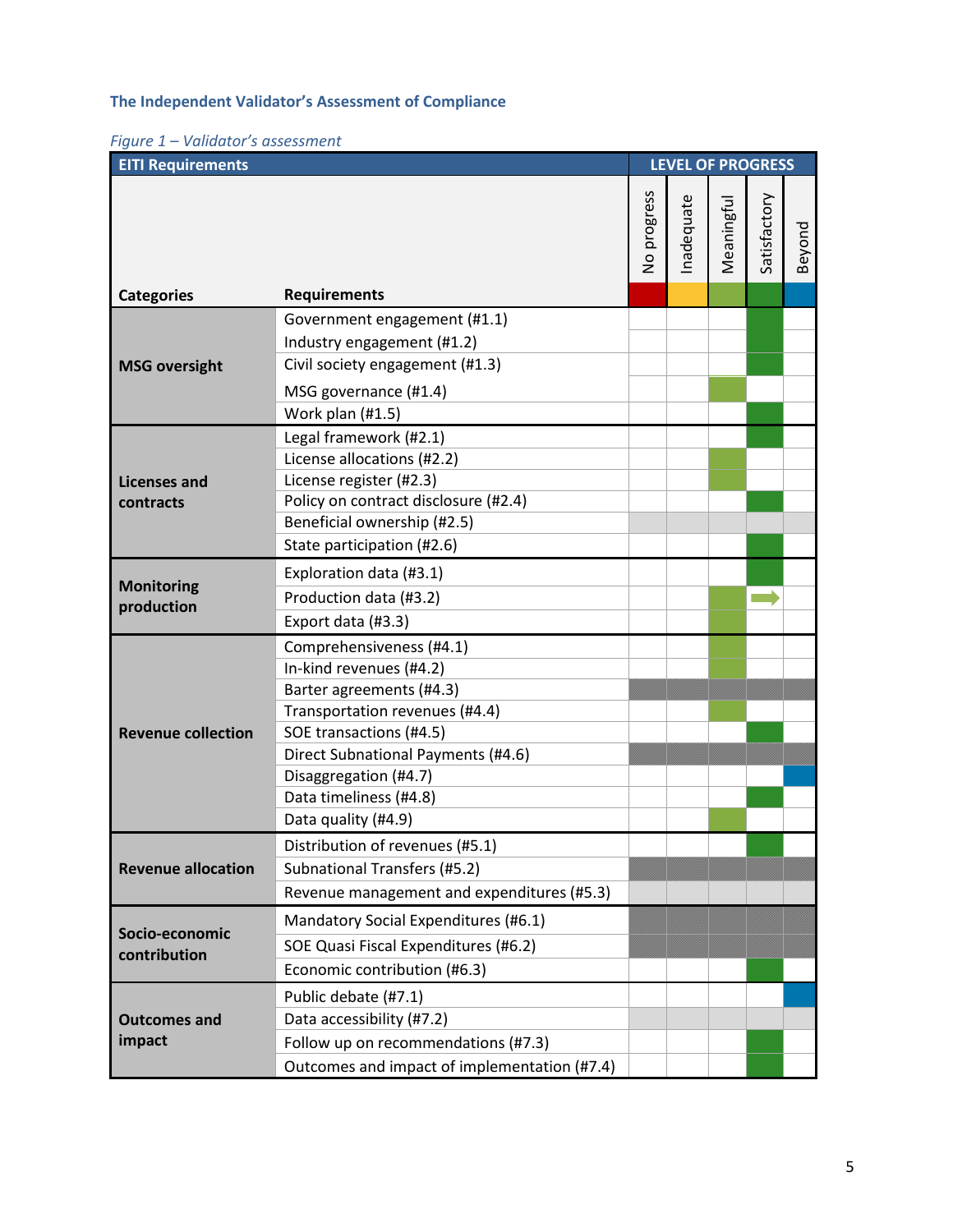# *Legend to the assessment card*

| The country has made no progress in addressing the requirement. The broader objective of the<br>requirement is in no way fulfilled.                                                                          |
|--------------------------------------------------------------------------------------------------------------------------------------------------------------------------------------------------------------|
| The country has made inadequate progress in meeting the requirement. Significant elements of<br>the requirement are outstanding and the broader objective of the requirement is far from being<br>fulfilled. |
| The country has made progress in meeting the requirement. Significant elements of the<br>requirement are being implemented and the broader objective of the requirement is being<br>fulfilled.               |
| The country is compliant with the EITI requirement.                                                                                                                                                          |
| The country has gone beyond the requirement.                                                                                                                                                                 |
| This requirement is only encouraged or recommended and should not be taken into account in<br>assessing compliance.                                                                                          |
| The MSG has demonstrated that this requirement is not applicable in the country.                                                                                                                             |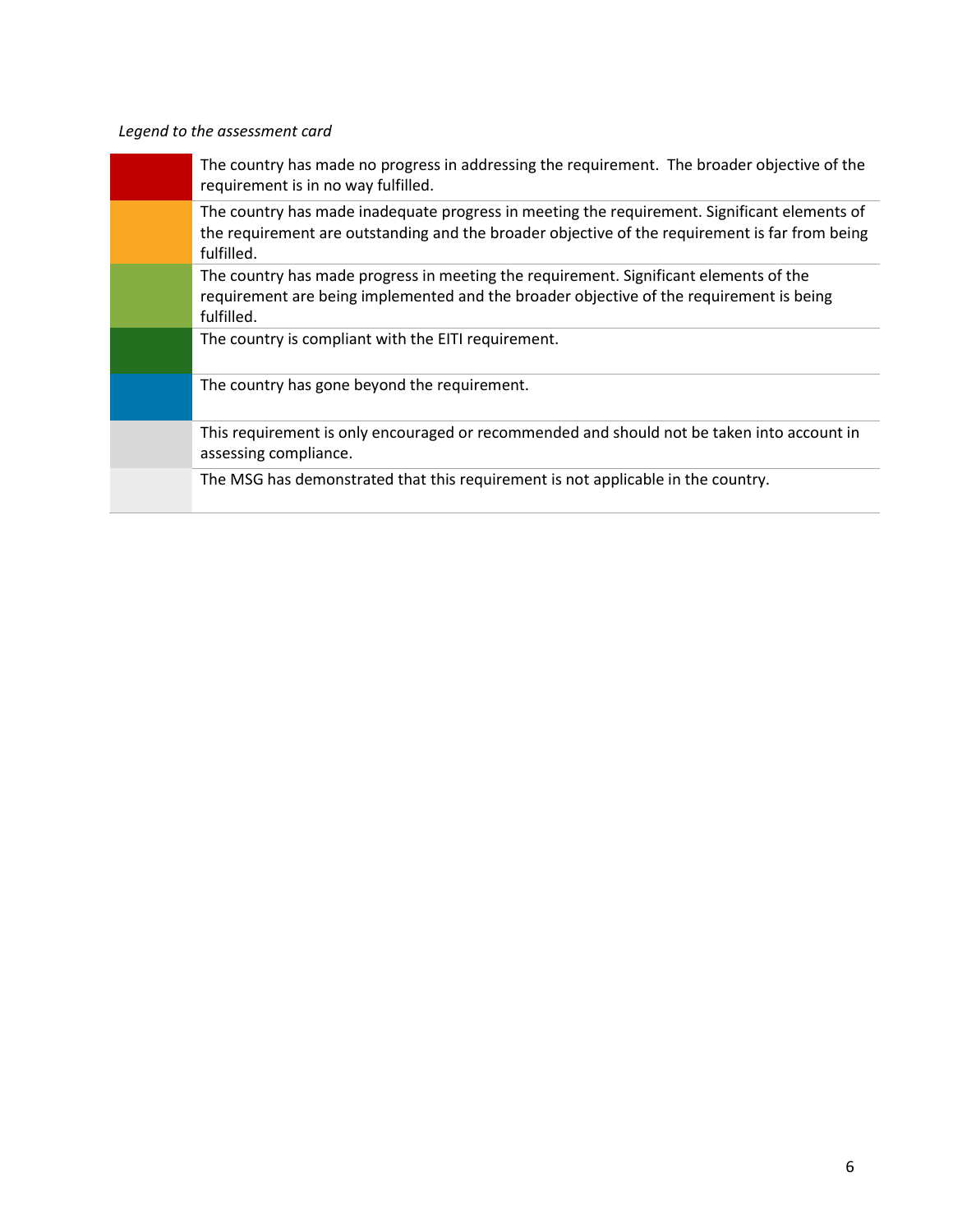#### **3. DETAILED FINDINGS**

The Validator does not disagree with the findings of the Initial Assessment.

In response to the feedback from the MSG, for requirement 2.2, the Validator acknowledges that the section "PSC ASSIGNMENT FOR THE PERIOD 2012-2018" in the appendixes of the 2016 EITI Report refers to licenses transferred in that fiscal year. The Validator also acknowledges section 2.3.1 of the same report includes a commentary on the non-trivial deviations from the regulatory framework governing transfer of licenses. However, it is unclear whether this is comprehensive of all non-trivial deviations in transfers in the year under review. In any case, the situation regarding licence allocations in the mining sector is problematic. The licensing allocation procedures and the cadastral information are unclear, in which case, the assessment for 2.2 remains the same.

In response to the MSG feedback for requirement 3.2, the Validator acknowledges that no companies from the mining sector were considered material and hence, the mining sector was included only to supplement the contextual information. In the case of value of production for the mining sector, the note explained that the minerals mined are non-metallic (quarries) with no local reference prices that could be used to estimate value of production. In this case, the Validator suggests that the assessment is upgraded to satisfactory.

In response to the MSG feedback for requirement 4.1, the validator acknowledges the information provided in form of tables to determine calculation of materiality. Considering new information coming in much later than publication of the report and not adding value to the information already provided, the assessment of "meaningful progress" is retained.

## **4. RECOMMENDATIONS**

The International Secretariat has identified nine corrective actions that Trinidad and Tobago should undertake to address shortcomings in meeting EITI Requirements, as well as 11 strategic recommendations that Trinidad and Tobago is encouraged to consider for strengthening implementation.

## **Corrective actions**

- 1. In accordance with **Requirement 1.4.a.ii** and considering that the MSGSC agreed rules on August 2018 that allow CSOs to nominate their own representatives to the MSG, it is required that the CSO constituency conduct a process to nominate representatives to the MSG that is open and transparent. Other constituencies are encouraged to conduct a similar process.
- 2. In accordance with **Requirement 2.2.a**, TTEITI is required to disclose the requisite information of the oil and gas licenses transferred in the fiscal year covered. This includes: description of the process of transferring the license, technical and financial criteria used, information of the recipient(s) of the license transferred, and any non-trivial deviations from the applicable legal and regulatory framework. For the mining sector, Trinidad and Tobago is required to disclose the above information about mining licenses awarded or transferred to material companies in the period covered by the EITI Report.
- 3. In accordance with **Requirement 2.3.b**, the government is required to maintain a publicly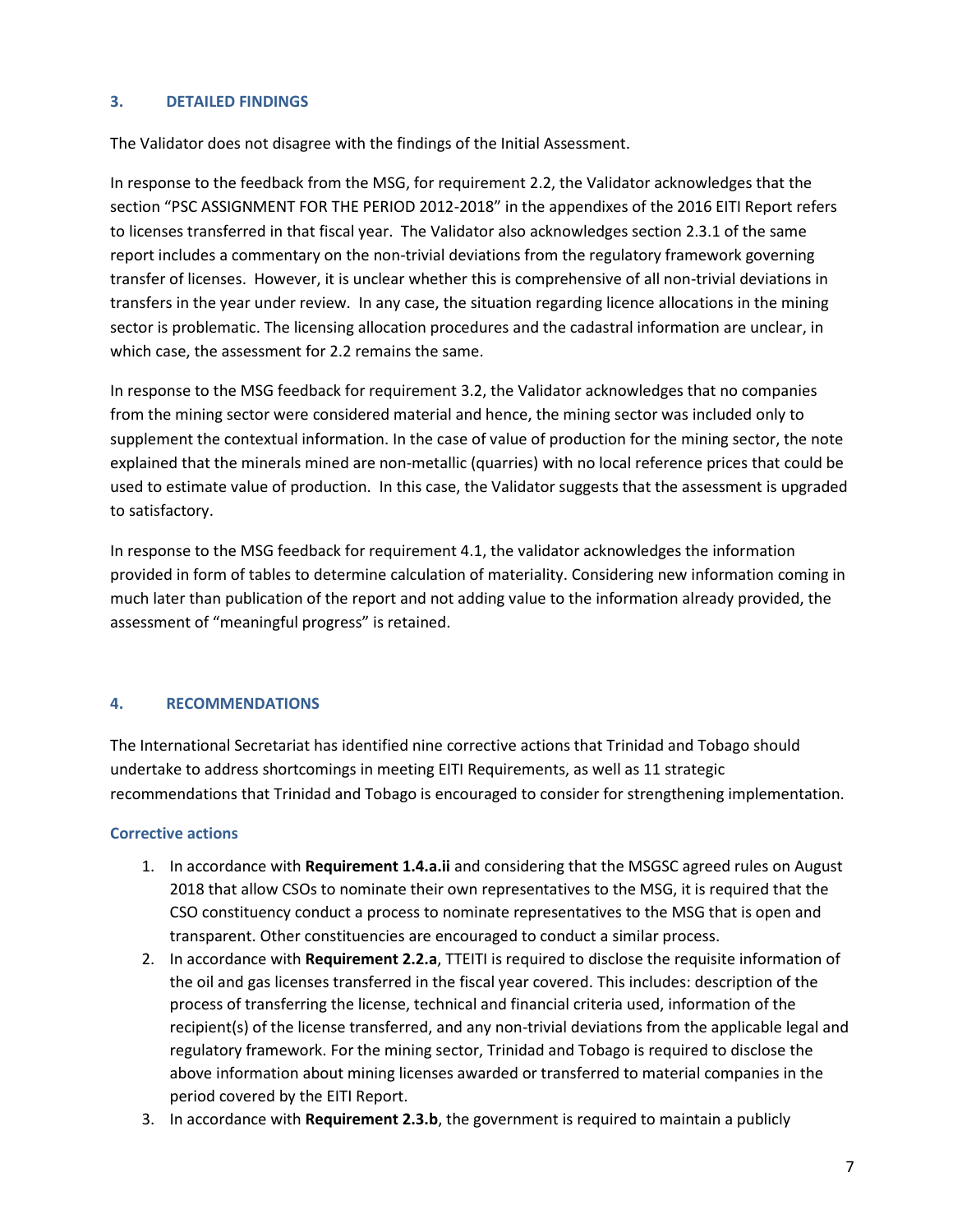available register or cadastre system with the information listed in this requirement for both oil and gas and mining licenses. If the required information is made publicly available through the EITI Report, the MSGSC must ensure that the information is comprehensive. If any significant legal or practical barriers prevent the disclosure of information regarding licenses pertaining to nonmaterial companies, these should be documented and explained in the EITI Report, including an account of government plans for seeking to overcome them.

- 4. In accordance with **Requirement 3.3**, TTEITI is required to publish in future reporting, in addition to the volumes, the value of exports by commodity, and, when relevant, by region of origin. It should also state clearly when minerals have not been exported. TTEITI should include in future reports a clear explanation of the methodology followed to calculate export volumes and values.
- 5. In accordance to **Requirement 4.1.d,** TTEITI is required to include in future reports aggregate information about the amount of total government revenues received from each of the benefits streams agreed in the scope. In accordance with **Requirement 4.1.a,** TTEITI is required to document the omission of revenues streams, ensuring that the comprehensiveness of the EITI Report is not affected. This includes that the MSGSC should consider the size of the revenue streams relative to total revenues.
- 6. In accordance **with Requirement 4.2**, TTEITI is required to disclose the volumes and revenues received from the sale of the state's participation in the sector. The published data must be disaggregated by individual buying company.
- 7. In accordance with **Requirement 4.4**, if they are considered material future reporting should include all the information needed such as tariffs, individual companies paying for this service, volumes transported and if practicable reconciling such payments.
- 8. In accordance with **Requirement 4.9.b.iii** and the standard Terms of Reference for the Independent Administrator agreed by the EITI Board, the MSG and Independent Administrator must ensure that the future report include an assessment of whether the payments and revenues are subject to credible, independent audit, applying international auditing standards.

## **Strategic recommendations**

- 1. To strengthen implementation of **Requirement 1.1**, the government is encouraged to finalise reforms that address findings and recommendations from EITI Reports. It is also essential that core funding for the TTEITI work plan is provided by the government.
- 2. To strengthen implementation of **Requirement 1.2**, the government is encouraged to enact EITIspecific legislation waiving tax confidentiality provisions and making EITI reporting mandatory would create a more sustainable legal environment for EITI implementation over the long term. Before this solution is implemented, the companies are encouraged to find a more permanent and less lengthy solution to the confidentiality hurdle
- 3. To strengthen implementation of **Requirement 1.3**, it is highly recommended that CSOs involved in EITI implementation develop guidelines for systematically engaging with the broader constituency and seek opportunities for increased capacity-building and consultations.
- 4. To strengthen implementation of **Requirement 1.5**, and in accordance with Requirement 1.5.b the MSGSC is strongly encouraged to renew the work plan to include steps to mainstream EITI implementation in company and government systems and to reflect the results of consultations with key stakeholders.
- 5. To strengthen implementation of **Requirement 2.4** and in light of the high demand from stakeholders in the country for a better understanding of the terms that regulate most operations